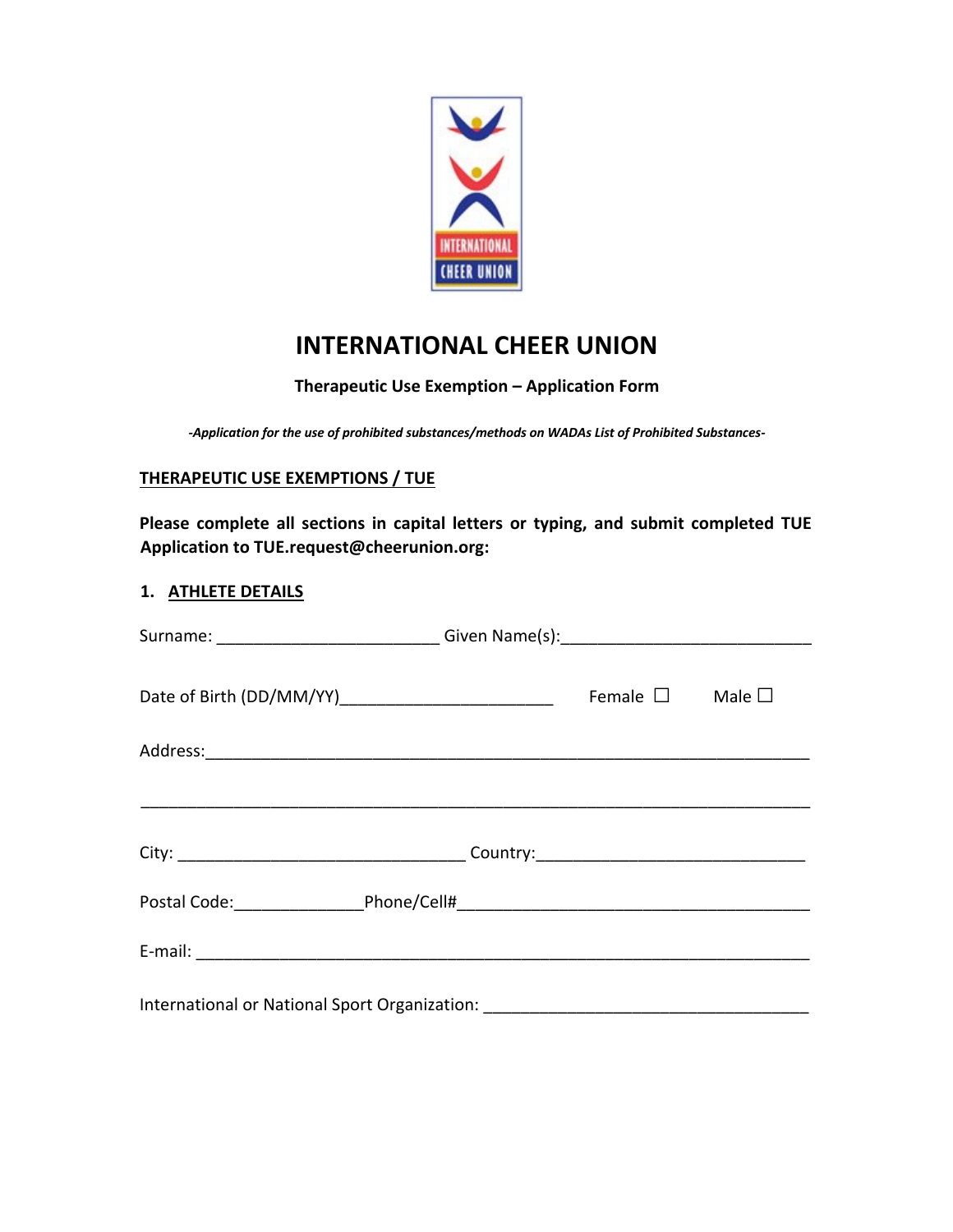## *Therapeutic Use Exemption – Application Form*

Please mark the appropriate box:

 $\square$  I am part of an International Federation Registered Testing Pool

 $\square$  I am part of a National Anti-Doping Organization Testing Pool

 $\square$  I am participating in an International Federation event for which a TUE was granted

Competition Name: etc. and the set of the set of the set of the set of the set of the set of the set of the set of the set of the set of the set of the set of the set of the set of the set of the set of the set of the set

Competition Date (DD/MM/YY):

 $\Box$  None of the above

If an athlete with disability, indicate disability:

\_\_\_\_\_\_\_\_\_\_\_\_\_\_\_\_\_\_\_\_\_\_\_\_\_\_\_\_\_\_\_\_\_\_\_\_\_\_\_\_\_\_\_\_\_\_\_\_\_\_\_\_\_\_\_\_\_\_\_\_\_\_\_\_\_\_\_\_\_\_\_

\_\_\_\_\_\_\_\_\_\_\_\_\_\_\_\_\_\_\_\_\_\_\_\_\_\_\_\_\_\_\_\_\_\_\_\_\_\_\_\_\_\_\_\_\_\_\_\_\_\_\_\_\_\_\_\_\_\_\_\_\_\_\_\_\_\_\_\_\_\_\_\_

\_\_\_\_\_\_\_\_\_\_\_\_\_\_\_\_\_\_\_\_\_\_\_\_\_\_\_\_\_\_\_\_\_\_\_\_\_\_\_\_\_\_\_\_\_\_\_\_\_\_\_\_\_\_\_\_\_\_\_\_\_\_\_\_\_\_\_\_\_\_\_\_

\_\_\_\_\_\_\_\_\_\_\_\_\_\_\_\_\_\_\_\_\_\_\_\_\_\_\_\_\_\_\_\_\_\_\_\_\_\_\_\_\_\_\_\_\_\_\_\_\_\_\_\_\_\_\_\_\_\_\_\_\_\_\_\_\_\_\_\_\_\_\_\_

\_\_\_\_\_\_\_\_\_\_\_\_\_\_\_\_\_\_\_\_\_\_\_\_\_\_\_\_\_\_\_\_\_\_\_\_\_\_\_\_\_\_\_\_\_\_\_\_\_\_\_\_\_\_\_\_\_\_\_\_\_\_\_\_\_\_\_\_\_\_\_\_

\_\_\_\_\_\_\_\_\_\_\_\_\_\_\_\_\_\_\_\_\_\_\_\_\_\_\_\_\_\_\_\_\_\_\_\_\_\_\_\_\_\_\_\_\_\_\_\_\_\_\_\_\_\_\_\_\_\_\_\_\_\_\_\_\_\_\_\_\_\_\_\_

#### **2. MEDICAL INFORMATION**

Diagnosis with sufficient medical information (*see* "Note 1" at end of document):

If a permitted medication can be used to treat the medical condition, provide clinical justification for the requested use of the prohibited medication:

\_\_\_\_\_\_\_\_\_\_\_\_\_\_\_\_\_\_\_\_\_\_\_\_\_\_\_\_\_\_\_\_\_\_\_\_\_\_\_\_\_\_\_\_\_\_\_\_\_\_\_\_\_\_\_\_\_\_\_\_\_\_\_\_\_\_\_\_\_\_\_\_

\_\_\_\_\_\_\_\_\_\_\_\_\_\_\_\_\_\_\_\_\_\_\_\_\_\_\_\_\_\_\_\_\_\_\_\_\_\_\_\_\_\_\_\_\_\_\_\_\_\_\_\_\_\_\_\_\_\_\_\_\_\_\_\_\_\_\_\_\_\_\_\_

\_\_\_\_\_\_\_\_\_\_\_\_\_\_\_\_\_\_\_\_\_\_\_\_\_\_\_\_\_\_\_\_\_\_\_\_\_\_\_\_\_\_\_\_\_\_\_\_\_\_\_\_\_\_\_\_\_\_\_\_\_\_\_\_\_\_\_\_\_\_\_\_

\_\_\_\_\_\_\_\_\_\_\_\_\_\_\_\_\_\_\_\_\_\_\_\_\_\_\_\_\_\_\_\_\_\_\_\_\_\_\_\_\_\_\_\_\_\_\_\_\_\_\_\_\_\_\_\_\_\_\_\_\_\_\_\_\_\_\_\_\_\_\_\_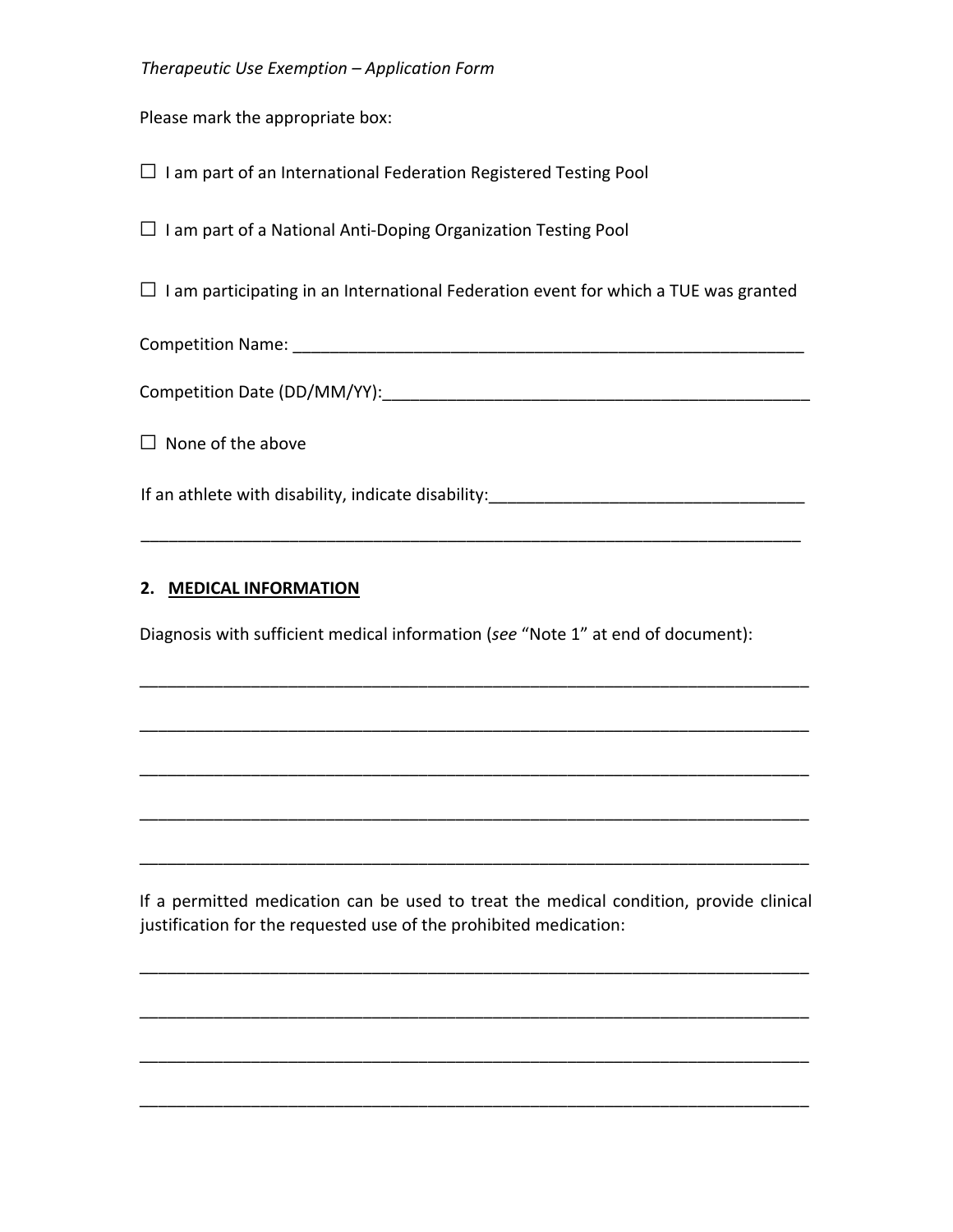# 3. **MEDICATION INFORMATION (***Please add additional documentation, if more space is required***)**

| <b>Prohibited substance(s): Generic name</b>                         | <b>Dose</b>                                                                                                             | <b>Method</b>                                                                             | <b>Frequency</b> |  |
|----------------------------------------------------------------------|-------------------------------------------------------------------------------------------------------------------------|-------------------------------------------------------------------------------------------|------------------|--|
| $\mathbf 1$ .                                                        |                                                                                                                         |                                                                                           |                  |  |
| $\overline{2}$ .                                                     |                                                                                                                         |                                                                                           |                  |  |
| 3                                                                    |                                                                                                                         |                                                                                           |                  |  |
| Intended duration of<br>treatment:<br>(Please check appropriate box) | Date of dose (DD/MM/YY)<br>b. More than one time:<br>Duration of dose:<br>Start date (DD/MM/YY)<br>End date* (DD/MM/YY) | a. One time- for an emergency only:<br>*If applicable (if not applicable, mark "ongoing") |                  |  |
| Have you submitted any previous TUE application:                     |                                                                                                                         | Yes                                                                                       | No               |  |
| If "Yes", for which substance(s)?                                    |                                                                                                                         |                                                                                           |                  |  |

If "Yes", to whom (person/organization) was the previous TUE application submitted?:

\_\_\_\_\_\_\_\_\_\_\_\_\_\_\_\_\_\_\_\_\_\_\_\_\_\_\_\_\_\_\_\_\_\_\_\_\_\_\_\_\_\_\_\_\_\_\_\_\_\_\_\_\_\_\_\_\_\_\_\_\_\_\_\_\_\_\_\_\_\_\_\_

\_\_\_\_\_\_\_\_\_\_\_\_\_\_\_\_\_\_\_\_\_\_\_\_\_\_\_\_\_\_\_\_\_\_\_\_\_\_\_\_\_\_\_\_\_\_\_\_\_\_\_\_\_\_\_\_\_\_\_\_\_\_\_\_\_\_\_\_\_\_\_\_

| <b>Decision of previous TUE application:</b>      | Approved                    | Not approved |  |
|---------------------------------------------------|-----------------------------|--------------|--|
| If "Yes", for what Sport?                         | If "Yes", what competition? |              |  |
| If "Yes", what date was it submitted (DD/MM/YY)?: |                             |              |  |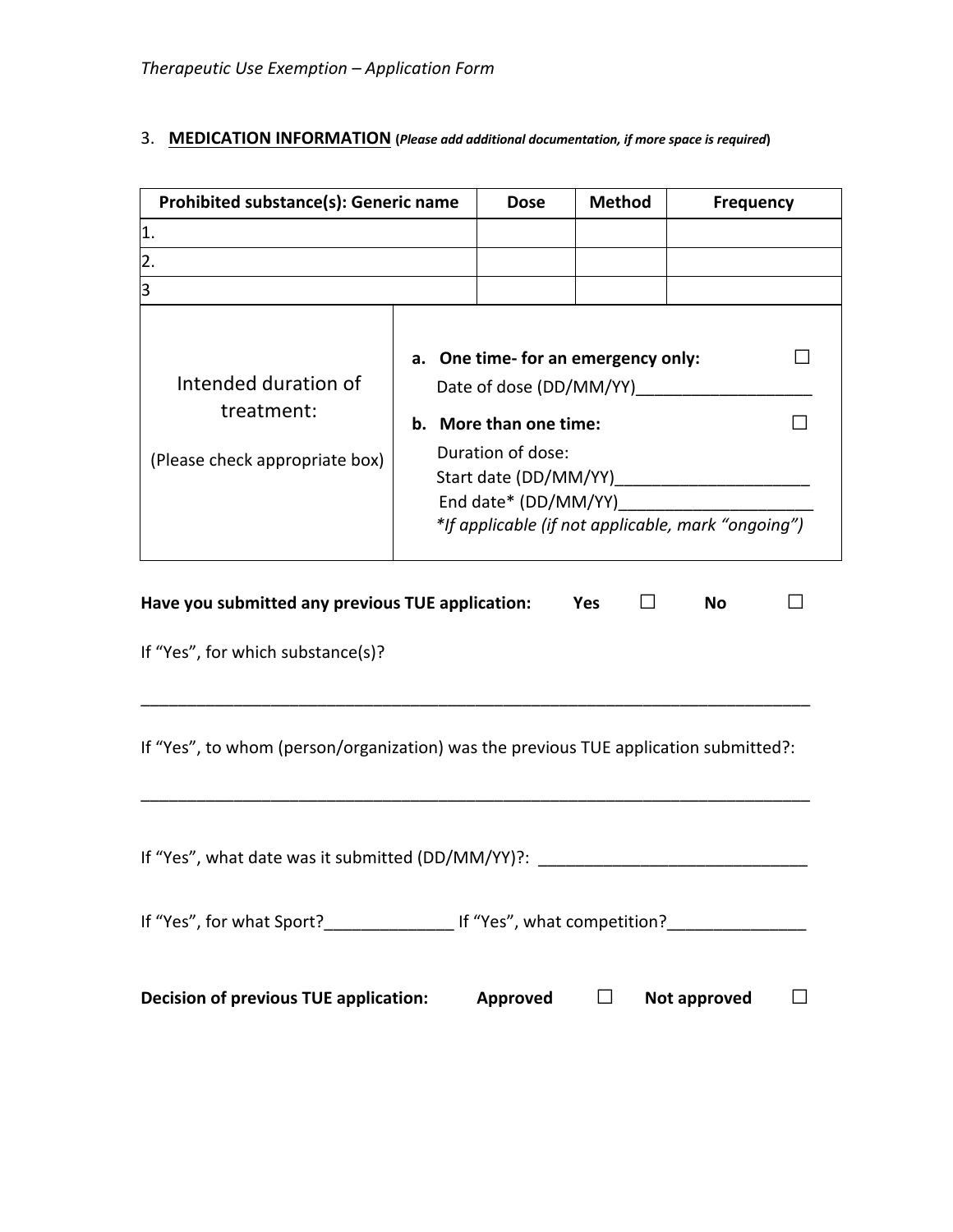## 4. **MEDICAL PRACTITIONER'S DECLARATION**

I certify that the stated treatment is medically appropriate and that use of alternative medication not on the WADA prohibited list would be unsatisfactory for this condition.

Name of Medical Practitioner / Authorized Agent:

|                                                       | Surname: __________________________Given Name(s):_______________________________  |  |
|-------------------------------------------------------|-----------------------------------------------------------------------------------|--|
|                                                       |                                                                                   |  |
|                                                       |                                                                                   |  |
|                                                       |                                                                                   |  |
|                                                       | Postal Code: ___________________________Phone/Cell#______________________________ |  |
|                                                       |                                                                                   |  |
| Signature of Medical Practitioner / Authorized Agent: |                                                                                   |  |
|                                                       |                                                                                   |  |
|                                                       |                                                                                   |  |

# 5. **ATHLETE'S DECLARATION**

I hereby apply for Therapeutic Use Exemption for substances or methods from the WADA Prohibited List as identified in this application, and declare that the information in Section 1 is accurate. I authorize the release of personal medical information to authorized staff within my respective National or Regional Anti-Doping Organisation (NADO / RADO), WADA, and my international federation, including all of these organisations' Therapeutic Use Committees under the provisions of the Code.

I understand that my information will only be used for evaluating my Therapeutic Use Exemption Request and in the context of possible anti-doping violation investigations and procedures. I understand that if I ever wish to (1) obtain more information about the use of information; (2) exercise my right of access and correction; or (3) revoke the right of these organisations to obtain my health information, I must notify my medical